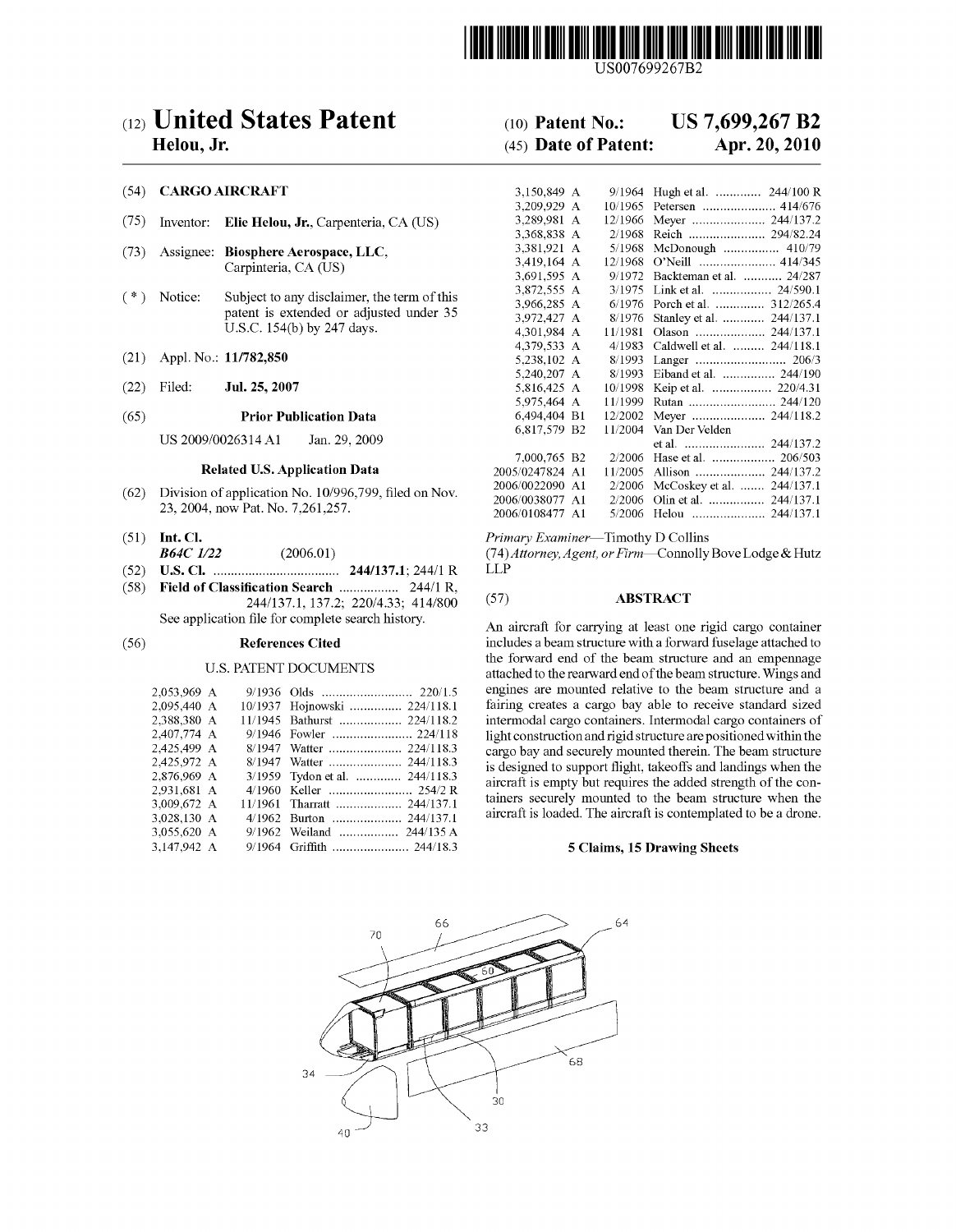

Fig. 1



Fig 2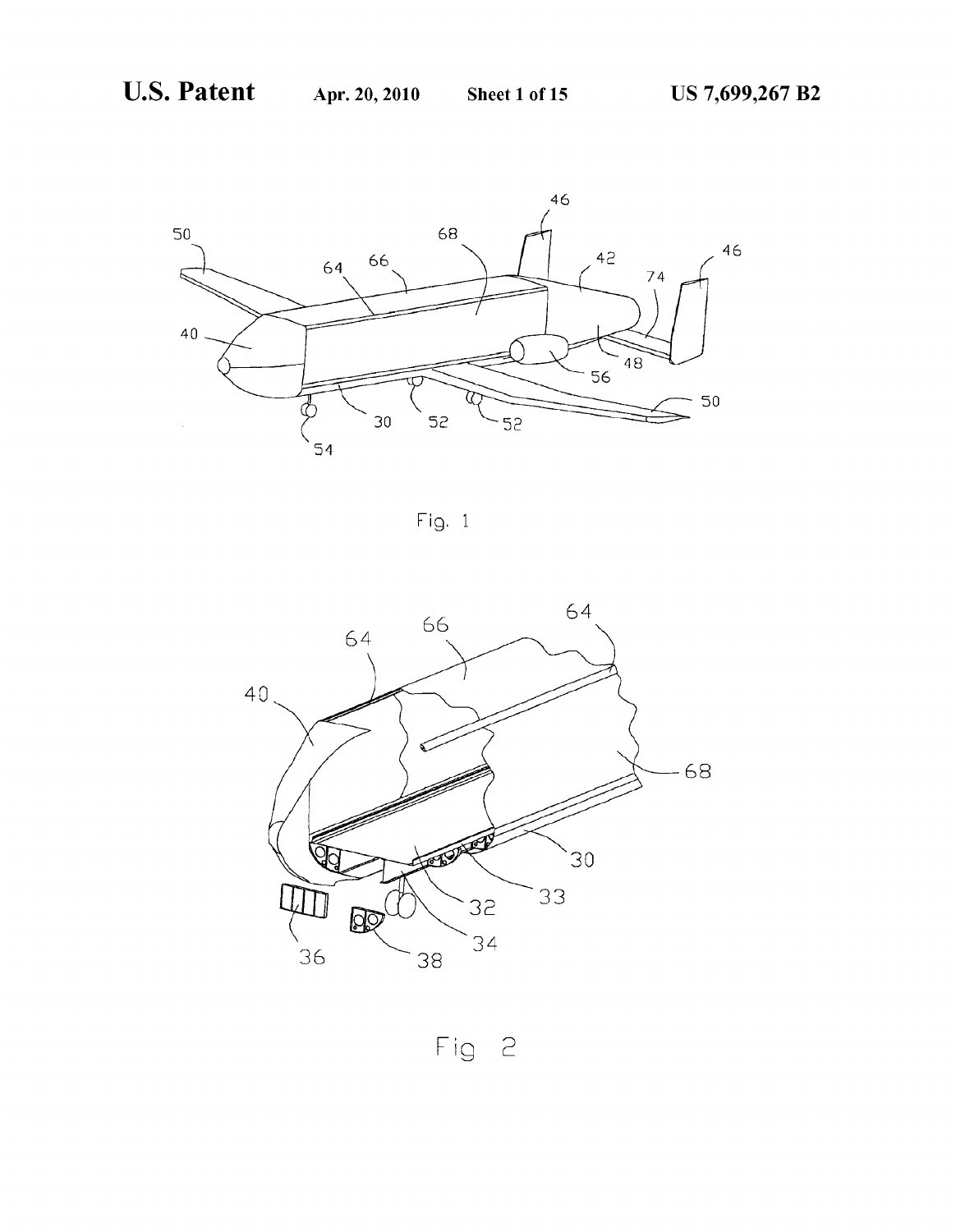



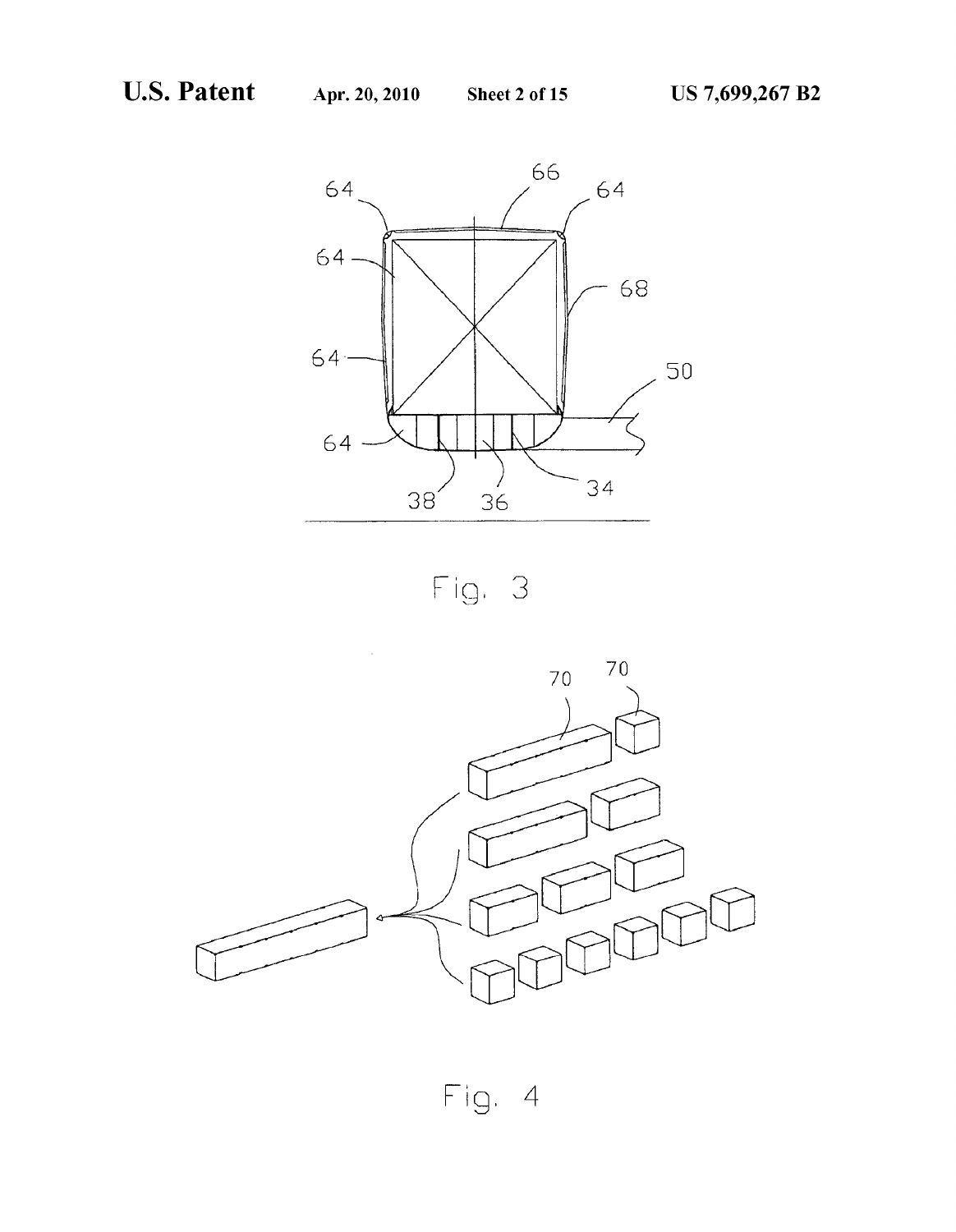

Fig. 6

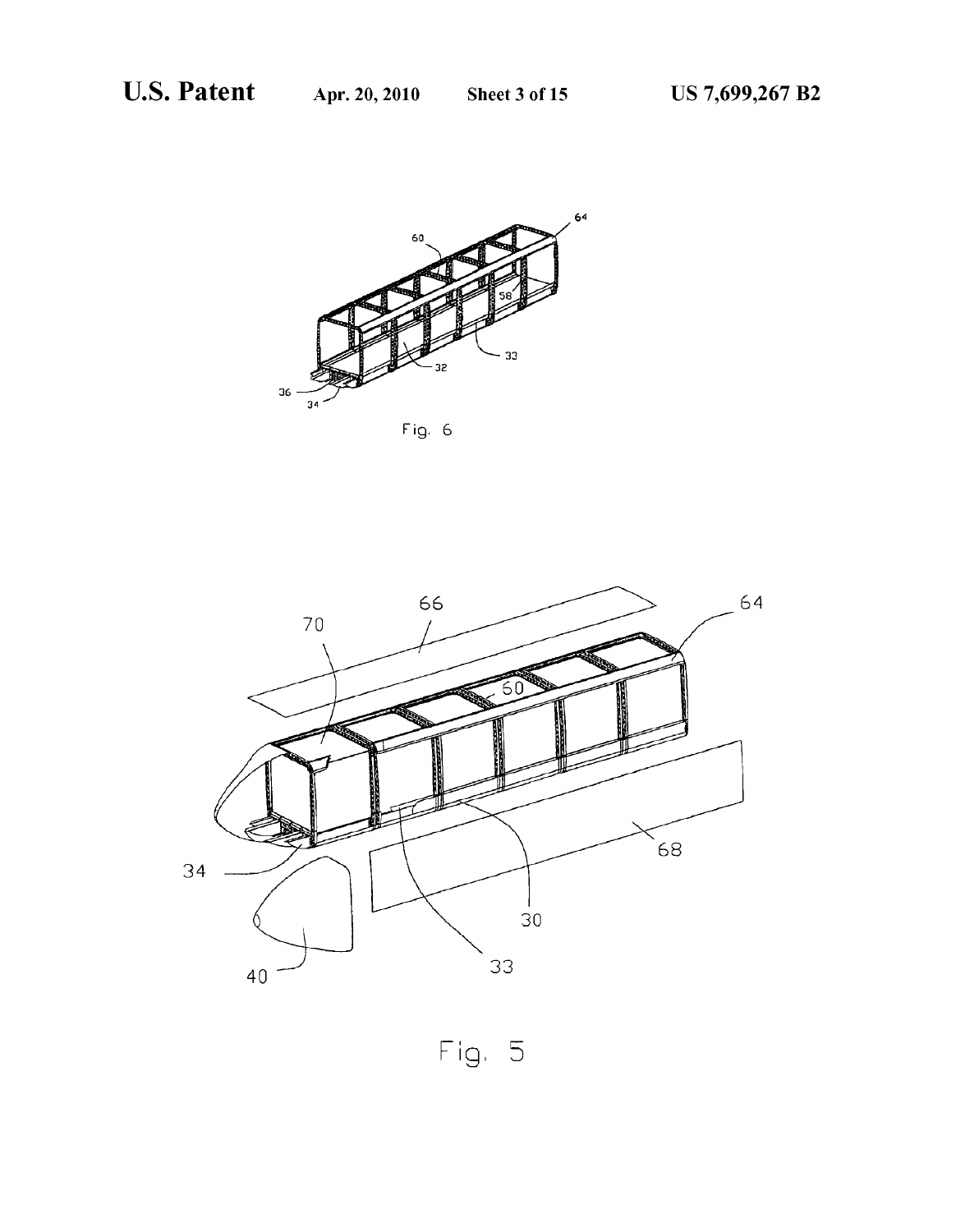





Fig. 8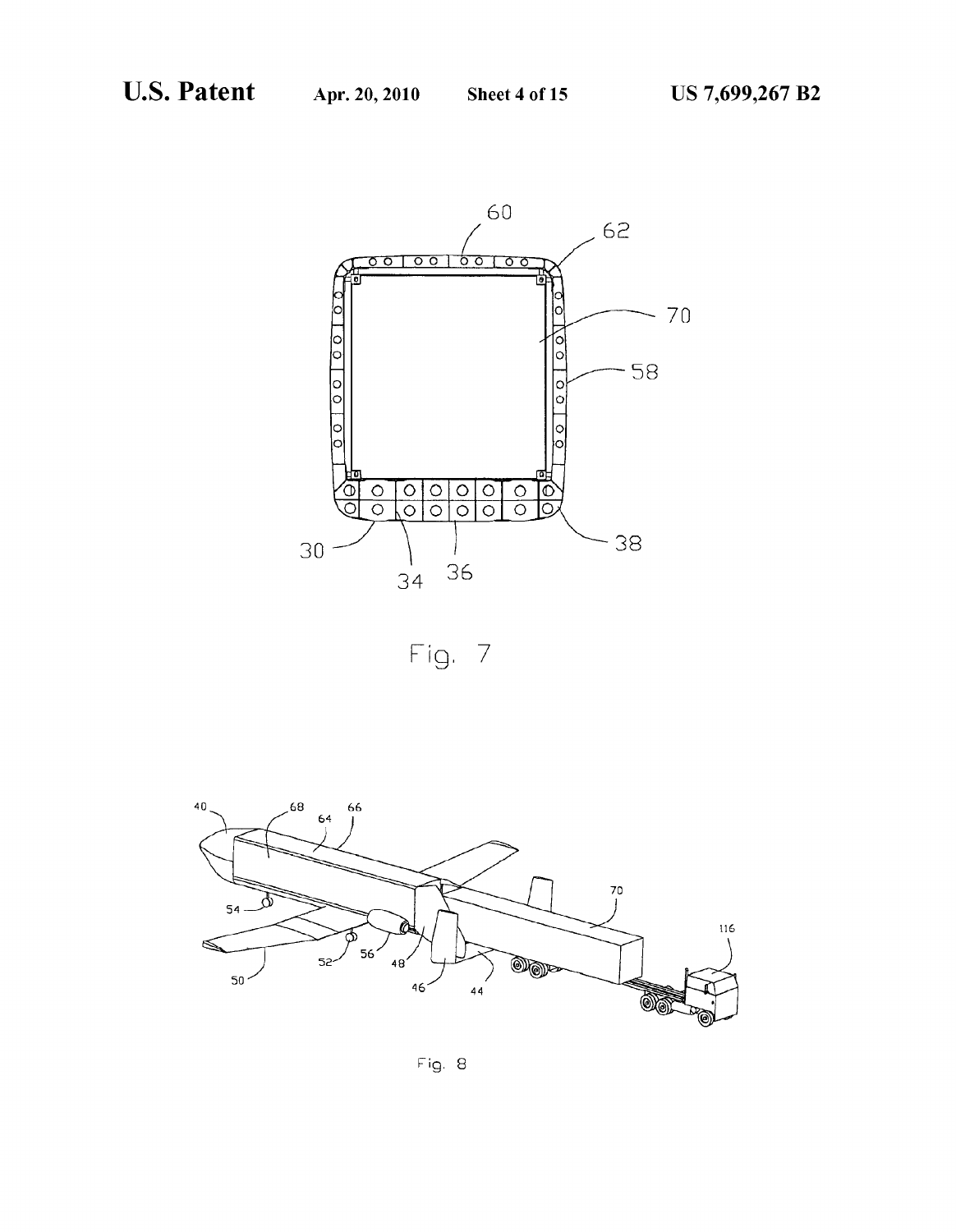

Fig. 9



Fig. 10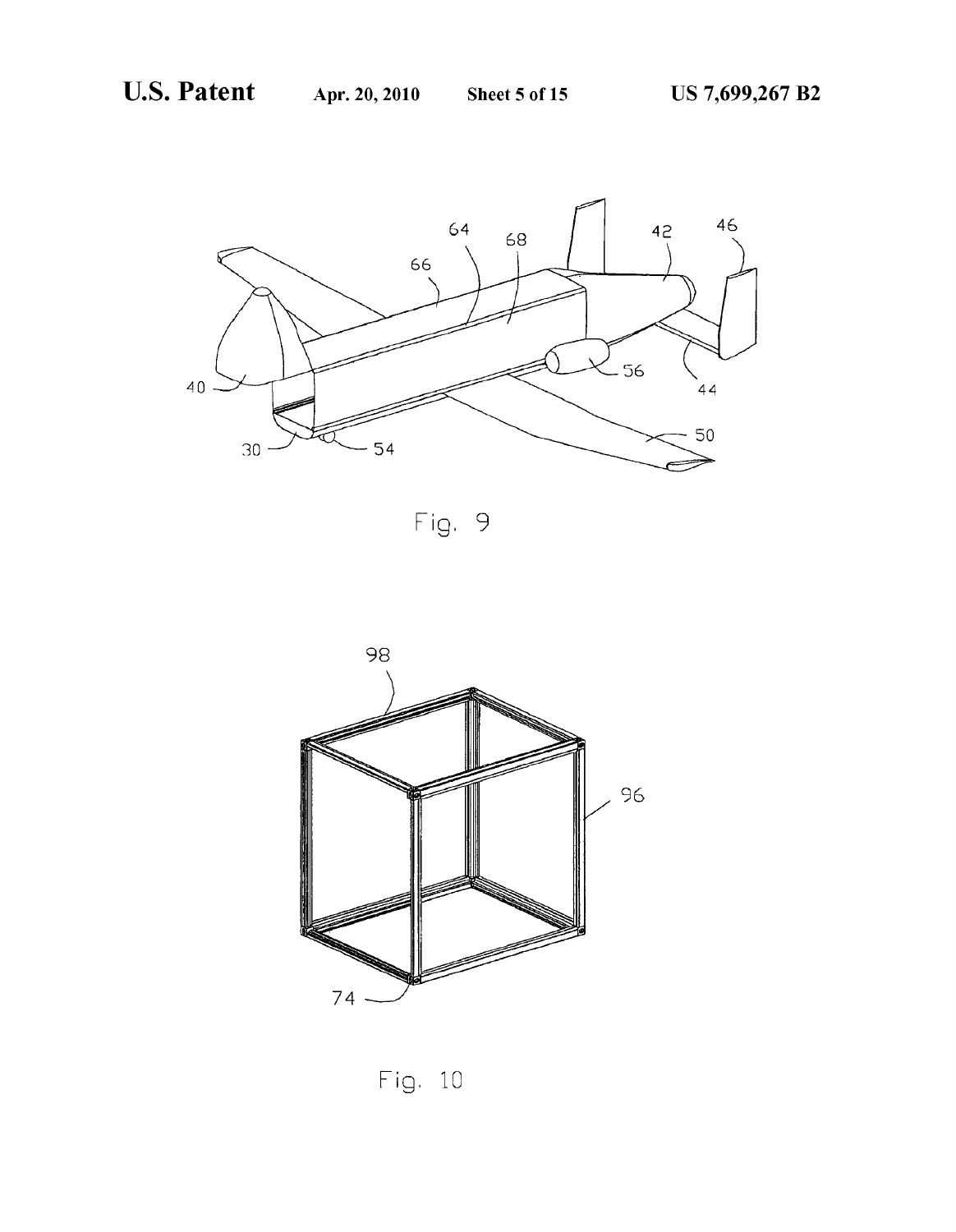



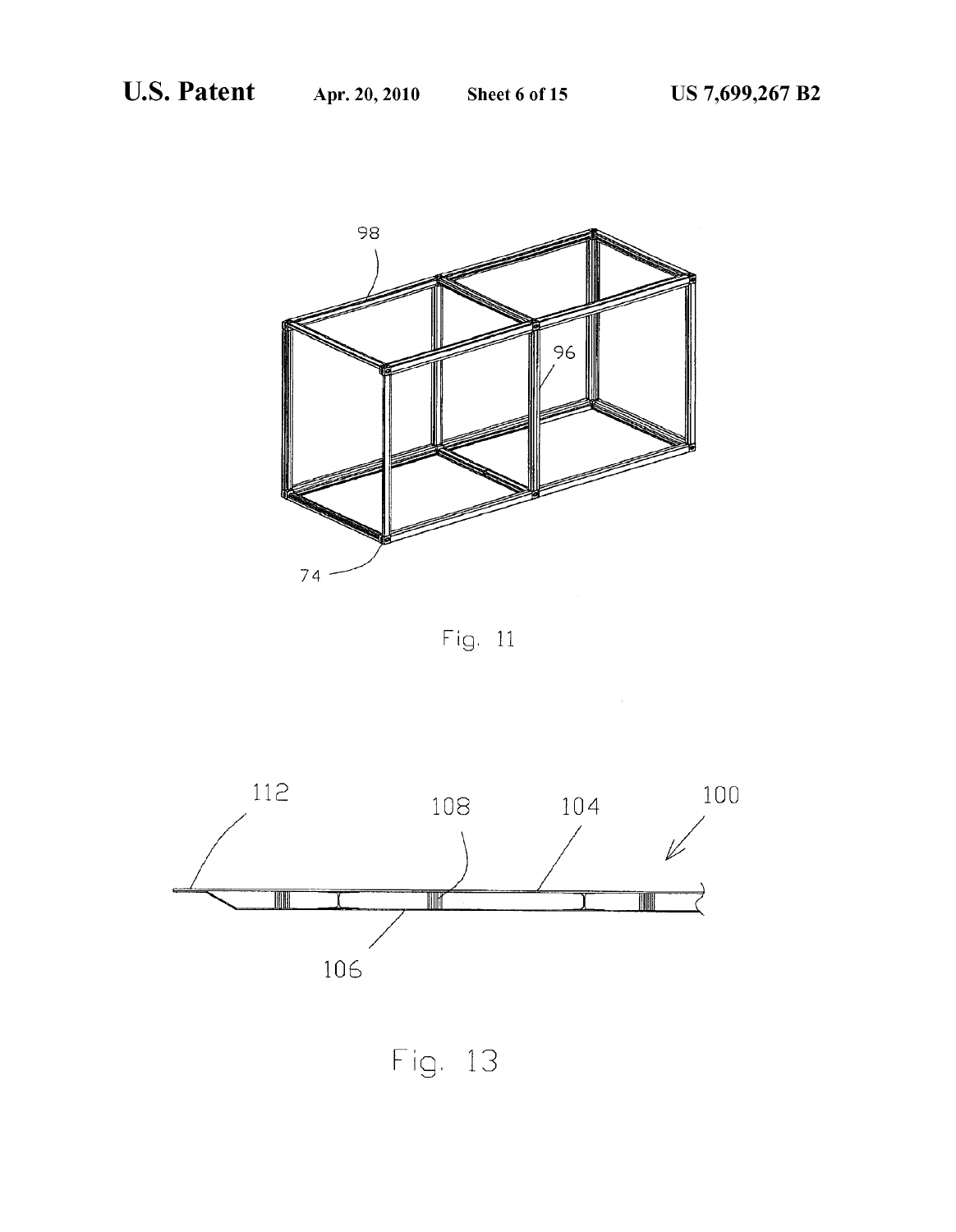

Fig 12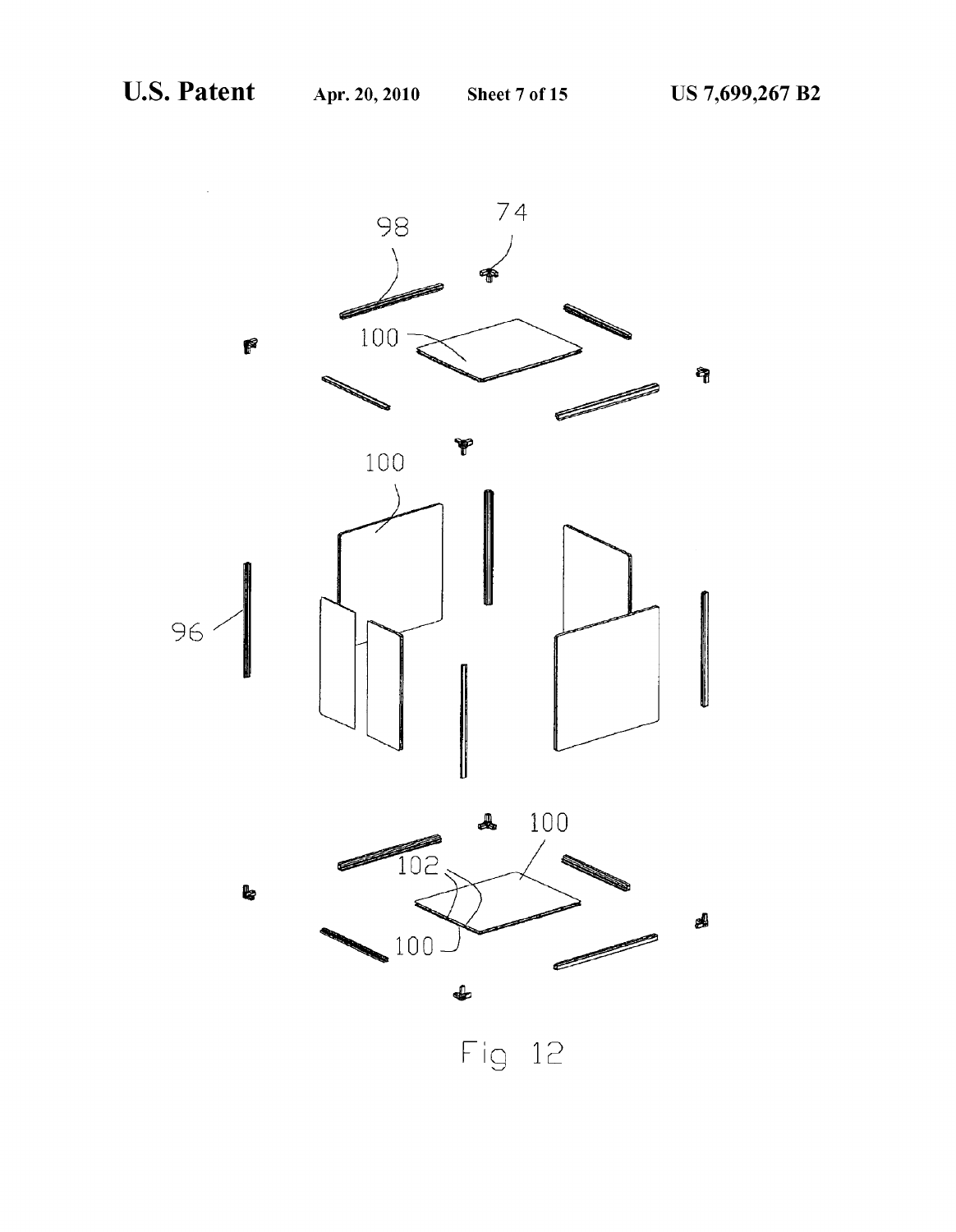



Fig. 15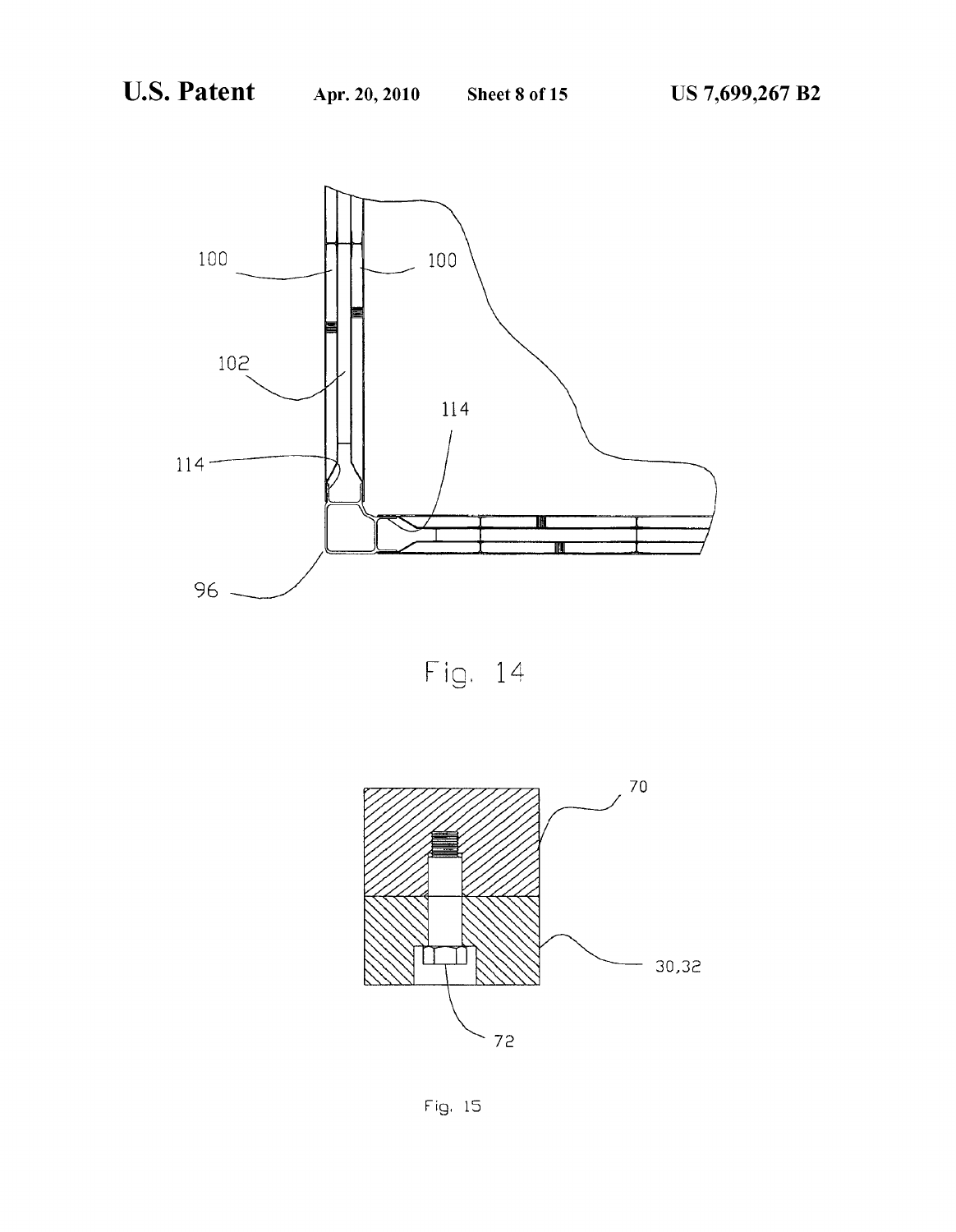



Fig. 17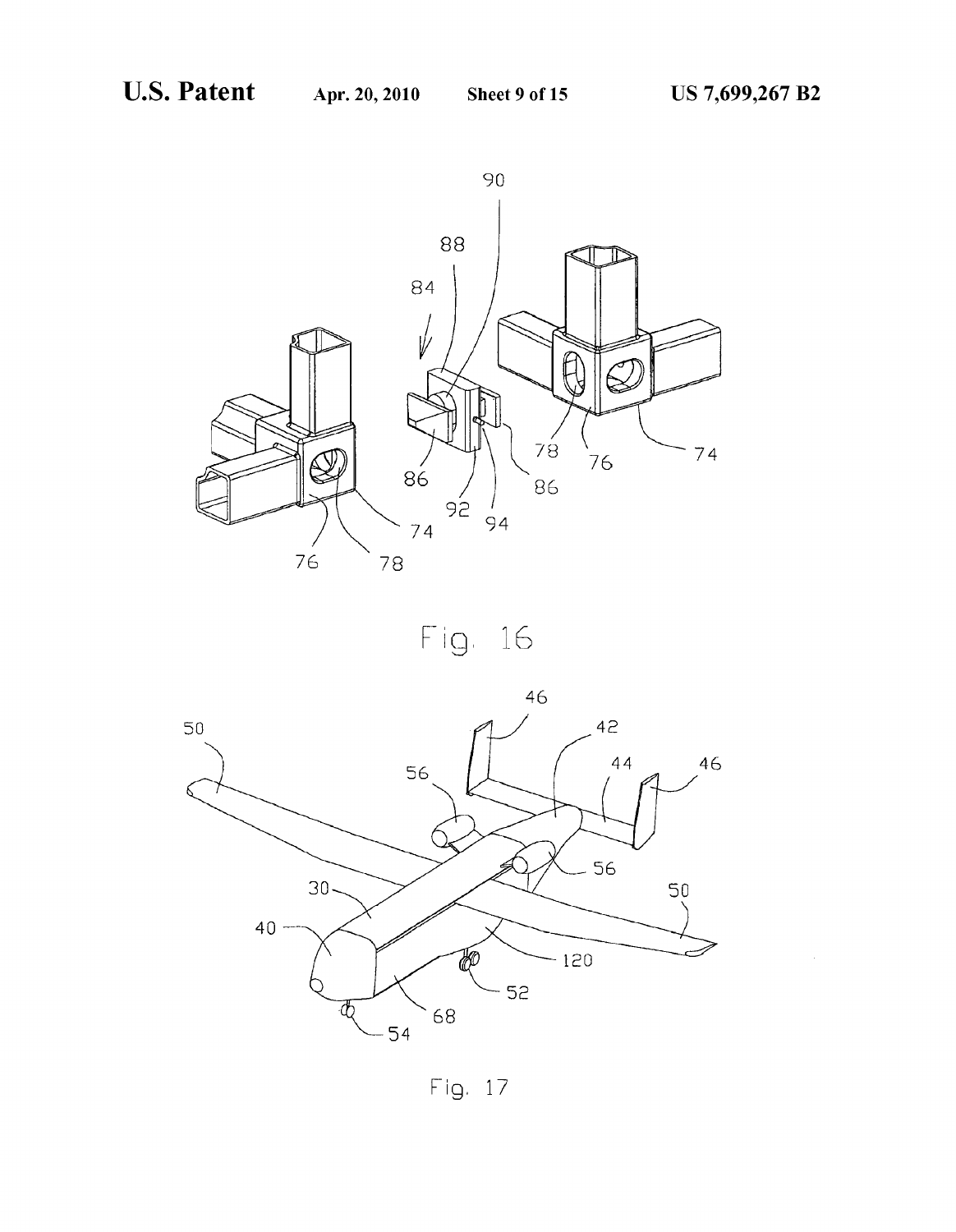



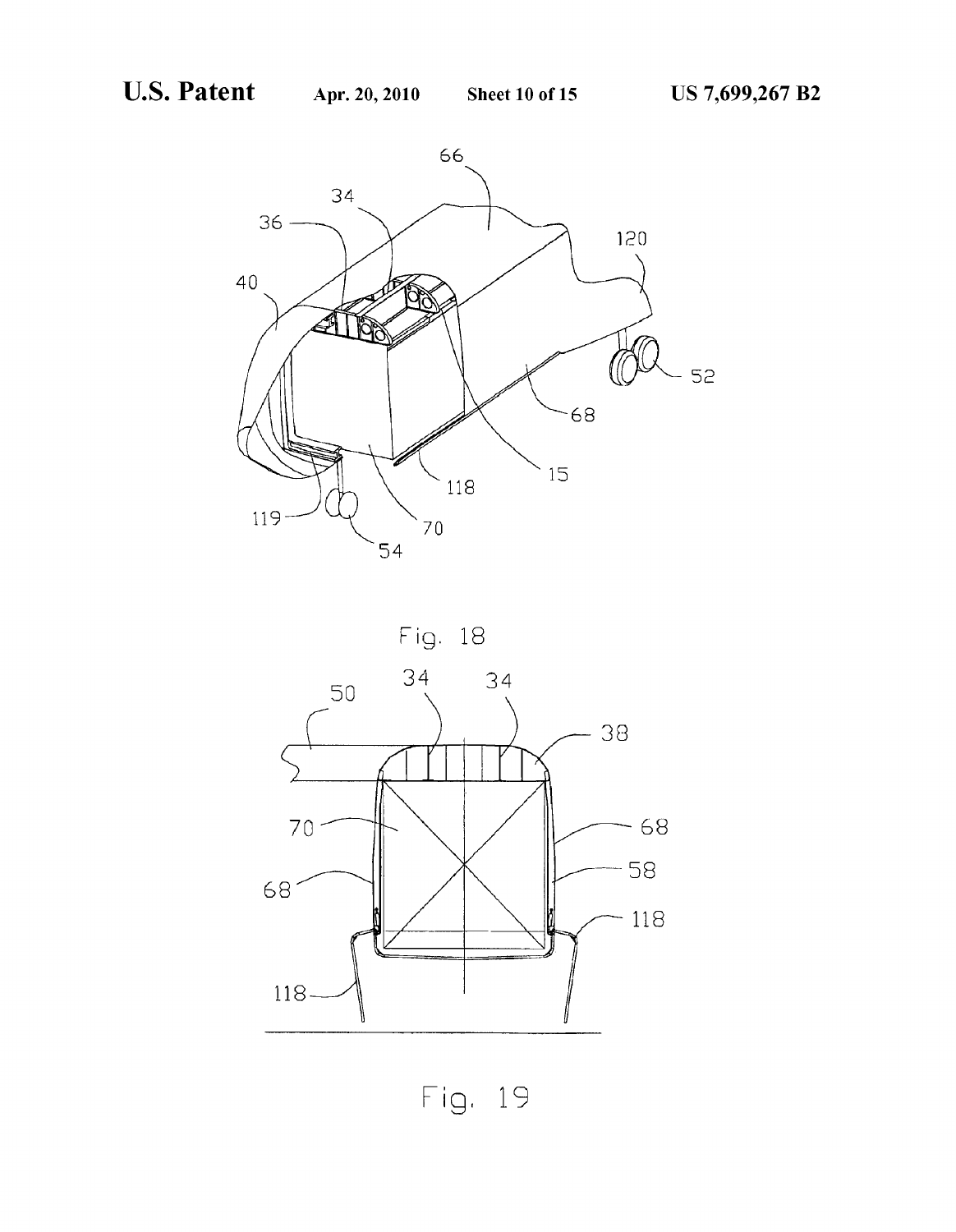





Fig. 21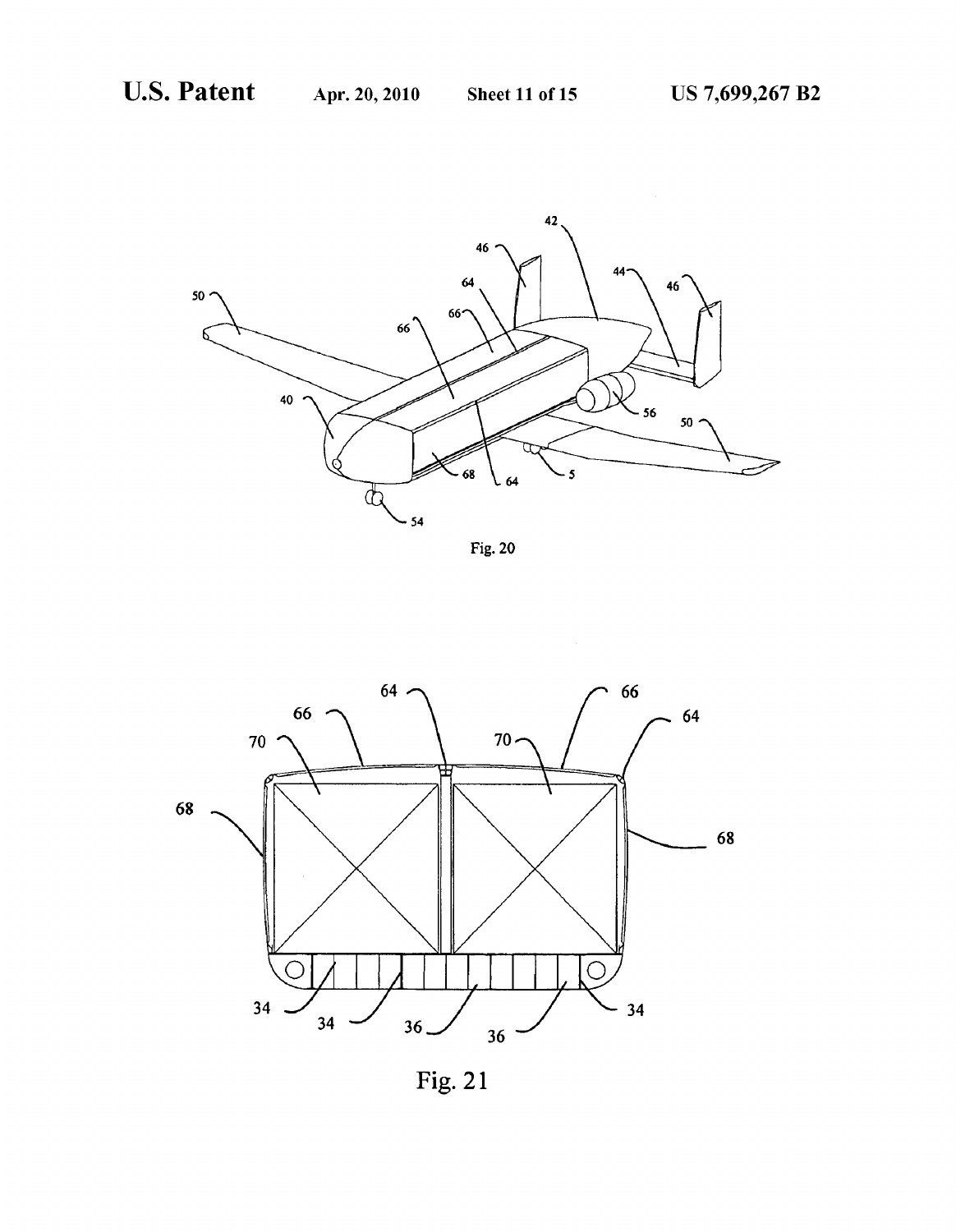

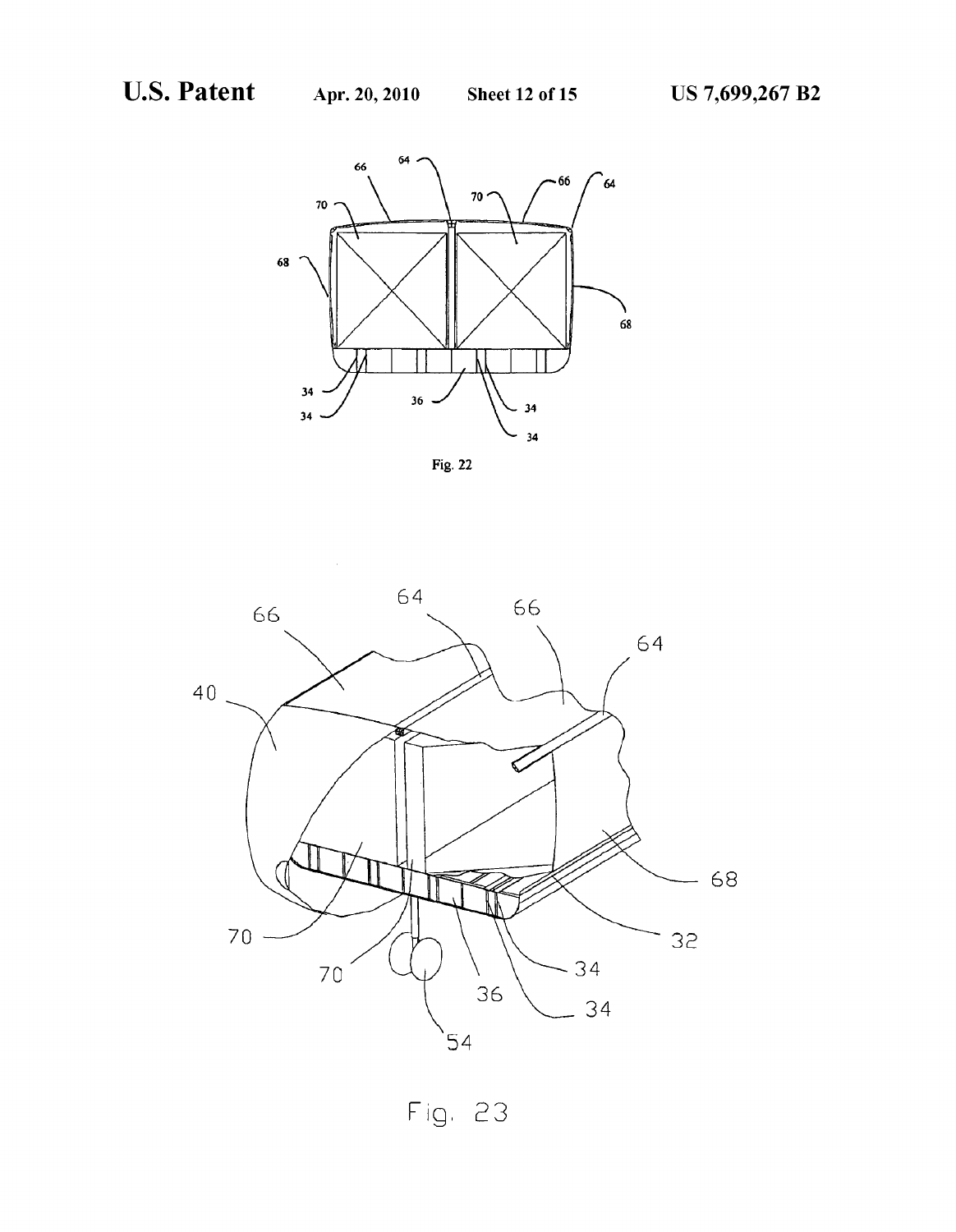

Fig. 24

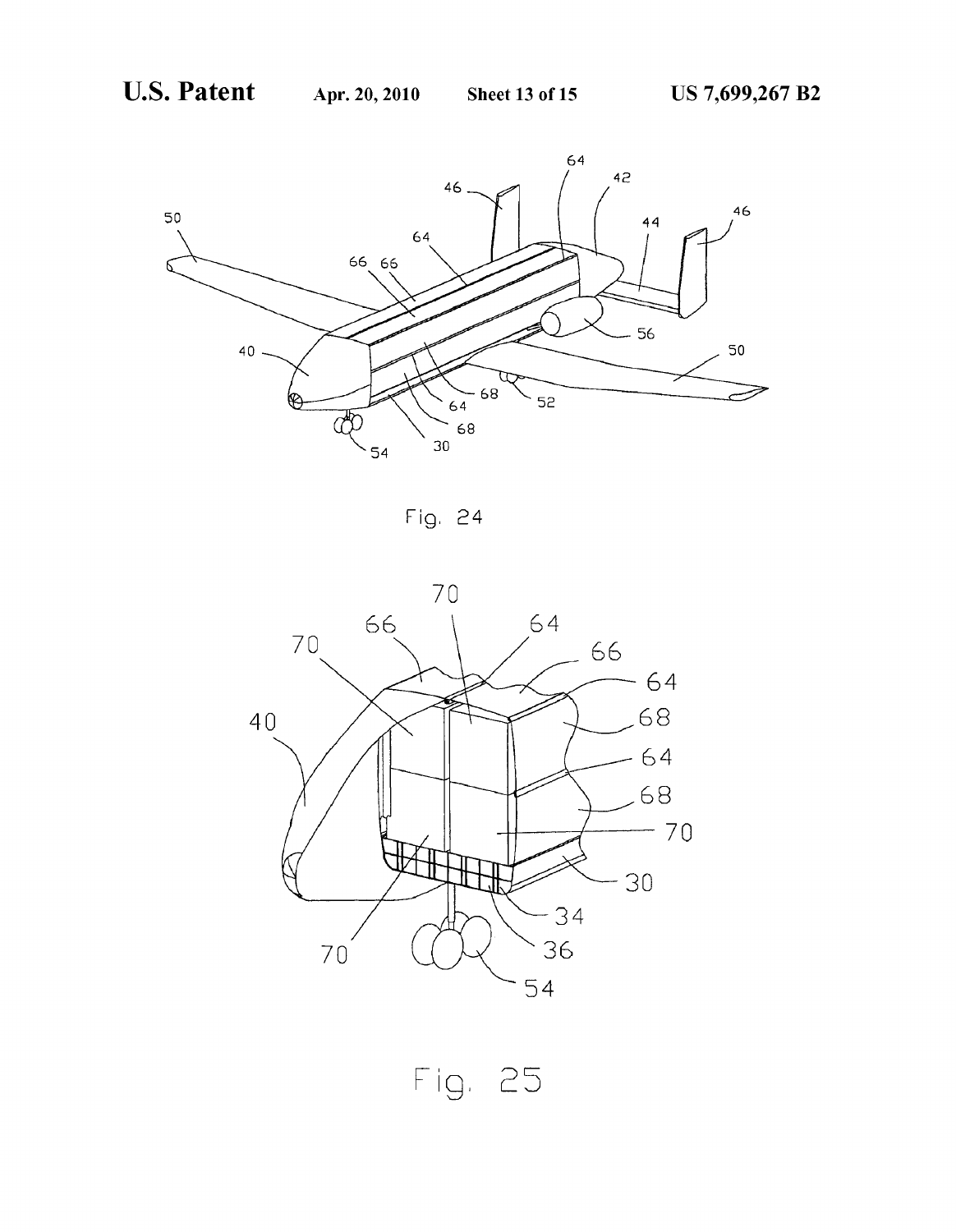

FIG. 26



FIG. 27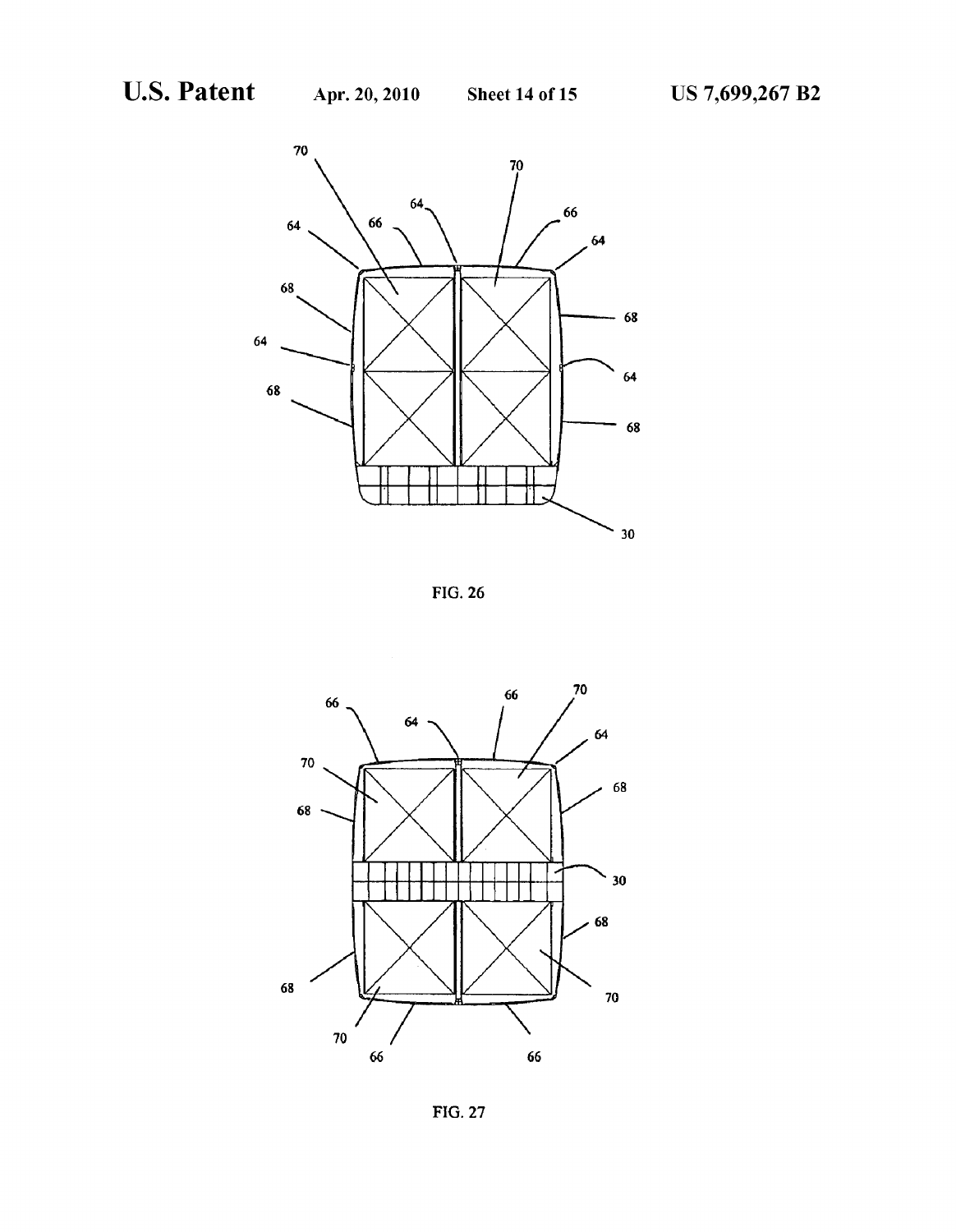

Fig. 28





FIG. 29 FIG. 30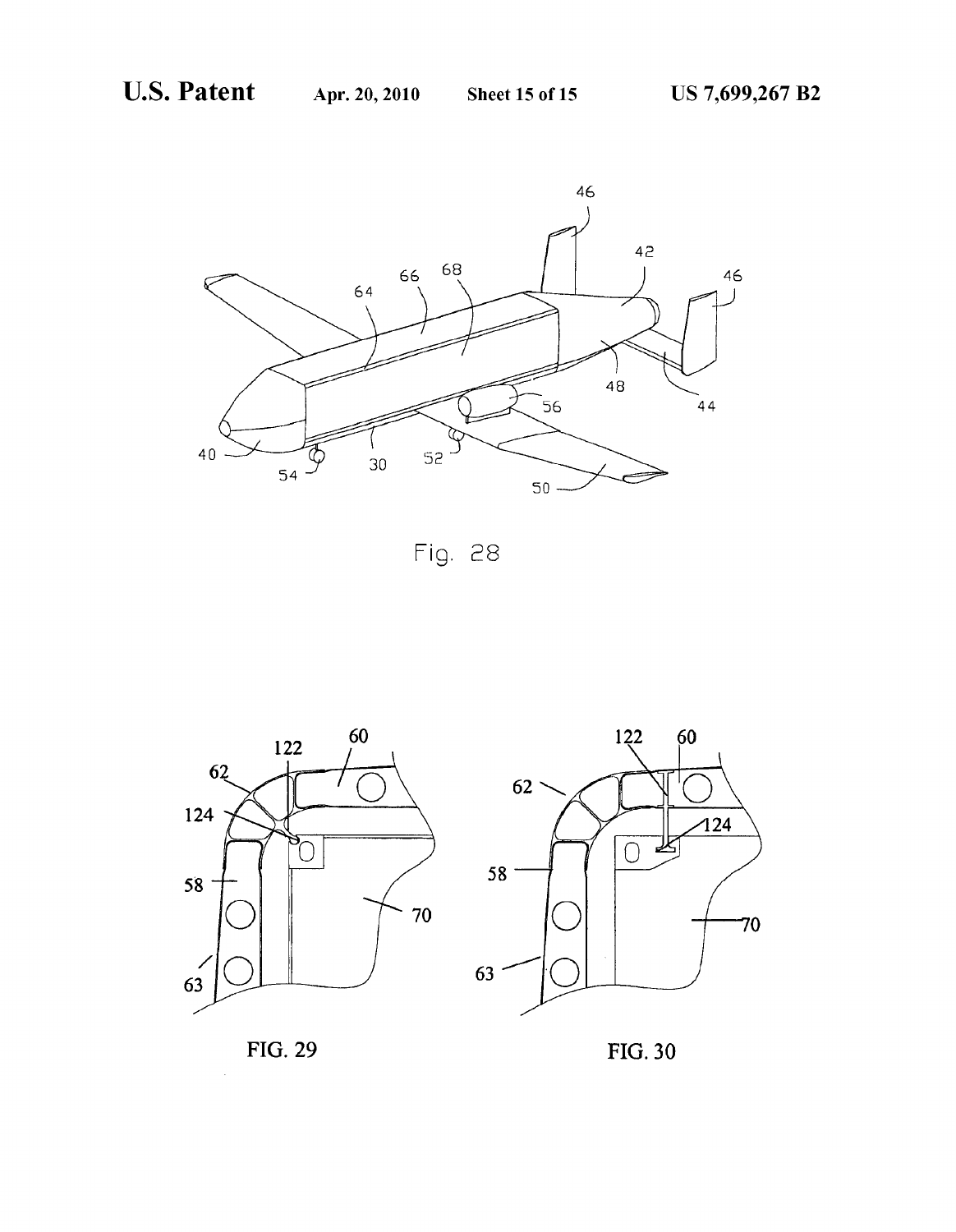$\overline{\mathbf{S}}$ 

10

# CARGO AIRCRAFT

### CROSS-REFERENCE TO RELATED APPLICATION

This application is a divisional of prior application Ser. No. 10/996,799, filed Nov. 23, 2004.

# BACKGROUND OF THE INVENTION

The field of the present invention is cargo aircraft for transporting modular containers.

The basic unit for transporting goods has been the truck. Being the basic unit, the truck has defined limitations on intermodal containers that can typically be transported by 15 ships, trains and trucks. Much of commerce today for Which intermodal containers are most convenient are high volume, loW Weight products, computers being one example. Thus, volume instead of Weight creates the limiting factor in the design of intermodal containers. As such, containers have 20 groWn to the maximum volume capacity of the basic unit, the truck. As such, intermodal containers are limited by the dimensions allowed by highway infrastructures.

The aforementioned intermodal containers have greatly facilitated and lowered the cost of cargo transportation. How-  $_{25}$ ever, air cargo has generally been excluded from participation in intermodal cargo systems. Aircraft of a size capable of carrying substantial cargo have typically been designed first as passenger aircraft. Cylindrical fuselages and lack of large access ports thereto in such passenger aircraft limit the use of  $\,$   $_{30}$ such aircraft for truly intermodal cargo systems. Rather, the aircraft must become the basic unit With odd shaped and smaller sized containers. As a result, even with containerized cargo, a truck must be loaded With multiple individual con tainers for efficient distribution of air cargo. Such aircraft are  $35$ also designed to be efficient at high speeds which is costly. Military transports are also not particularly compatible With intermodal cargo systems as they are designed for oversized cargo such as rolling equipment, e.g., tanks and trucks, and palletized, irregularly shaped cargo. Most aircraft specifically  $\,$   $_{40}$ designed for the military also are mission directed and overall efficiency for competitive cargo transportation is not a first priority.

The inability of aircraft to participate in intermodal con tainer cargo systems has been disadvantageous to interna- 45 tional commerce. Business principals such as just-in-time supply and changing business environments including rapid global internet communication have created a demand for much more rapid international shipping than can be provided by conventional ships. However, air cargo systems remain  $50$ both expensive and inconvenient to intermodal shipping.

# SUMMARY OF THE INVENTION

The present invention is directed to an aircraft having a  $55$ beam structure to receive at least one rigid cargo container with mounts detachably integrating the at least one rigid cargo container as part of the beam structure to provide struc tural rigidity to the aircraft in flight.

In a first separate aspect of the present invention, the  $ar-60$ craft includes a forWard fuselage and an empennage attached to either end of the beam structure. Wings and engines are also provided.

In a second separate aspect of the present invention, the mounts associated With the beam structure are located on the 65 top side of the beam structure to detachably support at least one rigid container thereon.

In a third separate aspect of the present invention, the mounts are on the underside of the beam structure to detach ably suspend at least one rigid cargo container therefrom.

In a fourth separate aspect of the present invention, the at least one rigid cargo container is the size of an intermodal container and is of a composite lightweight structure.

In a fifth separate aspect of the present invention, multiple containers and orientations thereof are contemplated.

In a sixth separate aspect of the present invention, an empennage is constructed to provide direct access longitudi nally to the beam from the back of the aircraft.

In a seventh separate aspect of the present invention, a forward fuselage is pivotally associated relative to the beam to allow full access to the forward end of the beam.

In an eighth separate aspect of the present invention, the aircraft is a drone. As a drone, efficient low speed and, correspondingly, longer flights without crew are cost effective and advantageous.

In a ninth separate aspect of the present invention, a for Ward fuselage, an empennage, Wings an engines are each removable as separate units from association With the beam.

In a tenth separate aspect of the present invention, a method is disclosed for providing low-cost and efficient transportation of intermodal cargo containers to a desired destination. The method comprises providing a drone aircraft, loading the intermodal cargo containers onto the drone aircraft, and caus ing the drone aircraft to fly at efficient low speeds to the desired destination.

In a eleventh separate aspect of the present invention, the drone aircraft comprises a forward fuselage, an empennage, wings, and a beam structure including a first end to which the forward fuselage is attached and a second end to Which the empennage is attached.

In a tWelfth separate aspect of the present invention, the method further comprises the step of detachably mounting at least one intermodal cargo container to the beam structure before the step of causing the aircraft to fly.

In a thirteenth separate aspect of the present invention, the method further comprising the step of attaching adjacent intermodal cargo containers to structurally engage one another before the step of causing the aircraft to fly.

In a fourteenth separate aspect of the present invention, the intermodal cargo containers have sufficient structure and rigidity that bending and torsional forces experienced by the beam structure are in part borne by the intermodal cargo containers when the drone aircraft is in flight.

In a fifteenth separate aspect of the present invention, any of the foregoing separate aspects are contemplated to be combined to greater advantage.

Accordingly, it is an object of the present invention to provide an improved cargo aircraft. Other and further objects and advantages Will appear hereinafter.

# BRIEF DESCRIPTION OF THE DRAWINGS

FIG. 1 is a perspective view of a first embodiment of an aircraft.

FIG. 2 is a partial perspective view with portions broken away for clarity of the aircraft of FIG. 1.

FIG. 3 is a cross-sectional view taken transversely through the fuselage of the aircraft of FIG. 1.

FIG. 4 is a perspective vieW of a cargo bay and combina tions of containers.

FIG. 5 is a partial exploded perspective view of the aircraft of FIG. 1.

FIG. 6 is a detailed perspective of the fuselage of the aircraft of FIG. 5.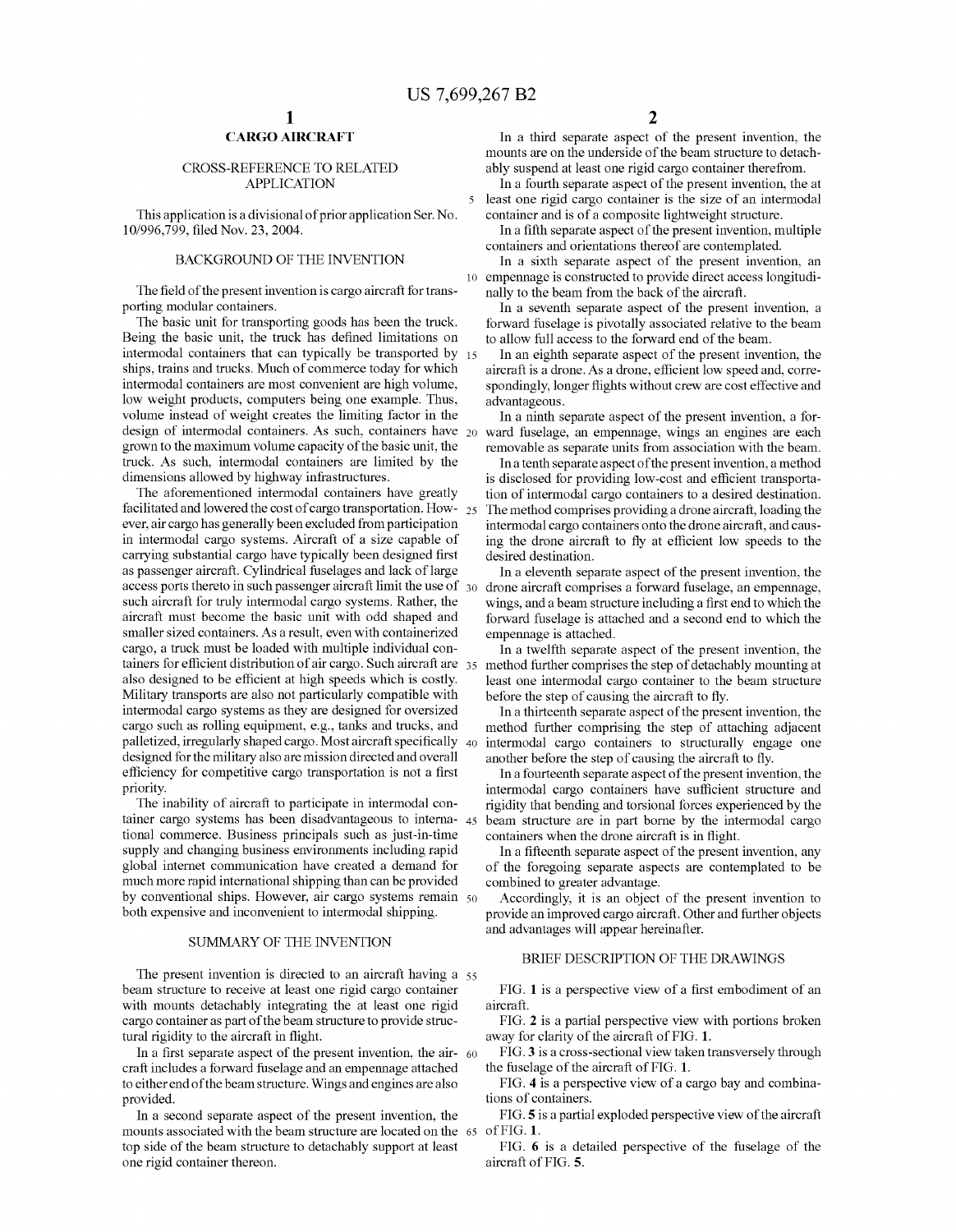20

10

35

45

FIG. 7 is a side vieW of a fairing frame for the aircraft of FIG. 1 With a container in place.

FIG. 8 is a perspective vieW of the aircraft of FIG. 1 being loaded or unloaded.

FIG. 9 is a perspective view of the aircraft of FIG. 1 with the 5 forward fuselage raised.

FIG. 10 is a perspective vieW of a frame structure of a cargo container.

FIG. 11 is a perspective vieW of a longer frame structure of a cargo container.

FIG. 12 is a perspective vieW of an exploded assembly of a cargo container.

FIG. 13 is a partial cross-sectional view of a panel illustrated in FIG. 12.

FIG. 14 is a detail cross-sectional view of an assembled <sup>15</sup> panel on a cargo container.

FIG. 15 is a cross-sectional view of a mount between the beam structure and a container.

FIG. 16 is an exploded perspective vieW of comer attach ments and couplers.

FIG. 17 is a perspective vieW of a second embodiment of an aircraft.

FIG. 18 is a partial perspective vieW of the aircraft of FIG. 17 with portions broken away for clarity.

FIG. 19 is a cross-sectional view taken transversely of the  $25$ fuselage of the aircraft of FIG. 17.

FIG. 20 is a perspective vieW of an aircraft With cargo containers side by side.

FIG. 21 is a cross-sectional view of the fuselage of the  $_{30}$ aircraft of FIG. 20.

FIG. 22 is a cross-sectional vieW as in FIG. 21 With an amended beam configuration.

FIG. 23 is a partial perspective vieW of the aircraft of FIG. 20 With portions broken aWay for clarity.

FIG. 24 is a perspective vieW of a fourth embodiment of an aircraft.

FIG. 25 is a partial perspective view of the aircraft of FIG. 24 With portions broken aWay for clarity.

FIG. 26 is a cross-sectional view of the fuselage of the  $_{40}$ aircraft of FIG. 24.

FIG. 27 is a cross-sectional vieW of the fuselage of yet another embodiment.

FIG. 28 is a perspective vieW of an aircraft of a further embodiment.

FIG. 29 is a partial side vieW of the fairing frame of FIG. 7 with a first attachment rail system.

FIG. 30 is a partial side view of the fairing frame of FIG. 7 with a second attachment rail system.

# DETAILED DESCRIPTION OF THE PREFERRED EMBODIMENTS

FIG. 1 illustrates a first aircraft design with an integrating and supporting beam structure 30 having two ends. The 55 details of the beam structure 30 are better illustrated in FIGS.  $2$  and  $3$ . The beam structure  $30$  includes a floor  $32$  which may include rollers and/or antifriction devices to facilitate longi tudinal movement of a cargo container along the surface of the floor 32. Restraining flanges 33 run along each longitu-  $60$ dinal side of the floor 32. In addition to the floor 32, the beam structure 30 includes I-beams 34 With bulkheads 36, 38 posi tioned periodically along the beam structure 30 and affixed to the floor  $32$  and the I-beams  $34$ . The beam structure  $30$ becomes a rigid structure which is preferably sufficient to 65 support the aircraft in flight when empty but cannot support the aircraft in flight when loaded.

4

A forWard fuselage 40 is located at one end of the beam structure 30. The forward fuselage 40 is shown to be that of a drone With no cockpit. Since the Shuttle SRTM mapping mission, it has been possible to have extended commercial flights without human intervention. A cargo drone can fly at low speeds for long distances without concern for crew time and passenger fatigue. The aircraft can therefore be designed for highly efficient flight profiles without accommodation for creW and passengers.

As illustrated in FIG. 9, the forward fuselage 40 is pivotally mounted relative to the beam structure 30 to fully expose the interior cavity above the beam structure 30 from the forward end of the aircraft for loading of cargo containers. The guid ance and control for the aircraft may be located in the forward fuselage 40; but, given the lack of a cockpit, can be located elsewhere with equal facility. The forward fuselage 40 may be removed from association With the beam as a unit.

An empennage 42 is attached to the other end of the beam structure 30. The empennage 42 includes laterally extending horizontal stabilizers 44 with twin vertical stabilizers 46 positioned at the outer ends of the horizontal stabilizers 44. As illustrated in FIG. 8, the rear fuselage 48 forming part of the empennage 42 may be split vertically and pivotally mounted to either side of the main fuselage. In this Way, access is provided to the rear end of the beam structure 30 across the ramp defined by the empennage 42 including the horizontal stabilizers 44. The empennage 42 may be removed from association With the beam as a unit.

Wings 50 are also structurally associated With the beam structure 30. The wings 50 as well as the beam structure 30 may contain fuel tanks. Landing gear 52 are provided under the Wings 50; and a forward gear 54 is provided under the beam structure 30. The Wings 50 may be removed from asso ciation With the beam as a unit.

Engines 56 are shoWn in the embodiment of FIG. 1 to be directly mounted to the beam structure 30. An engine on each side, symmetrically mounted, is contemplated. Alternatively, as illustrated in FIG. 28, the engines 56 are mounted atop the wings 50. This arrangement is understood to add to the efficiency of the aircraft. The engines 56 may each be removed from association With the beam as a unit.

50 ments 58 and horiZontal elements 60. These corner elements FIGS. 5 and 6 illustrate framing to support aerodynamic panels. The frame includes vertical elements 58 and horizontal elements 60 With corner elements 62 lying in transverse planes of the aircraft. One such frame 63 is illustrated in greater detail in FIGS. 7, 29 and 30. These elements 58, 60 are typically of I-beam cross section With lightening holes as in conventional aircraft construction. Corner elements 64 extend longitudinally at the intersections of the vertical ele 64 may provide structural rigidity to augment the strength of the beam structure 30 and certainly provide sufficient rigidity to retain fairing components in place on the frame 62. In FIG. 5, a top fairing panel 66 and a side fairing panel 68 are shoWn. Of course, a second side fairing panel 68 is also deployed on the other side of the aircraft.

The aircraft thus defined provides a cargo bay which is designed and sized to closely receive rigid cargo containers 70 forming right parallelepipeds which are the sizes of intermodal containers. Such intermodal containers are typically of a given height and Width and varying incrementally in length. An alternative to the construction of a fairing to define a cargo bay between the forward fuselage 40 and the empennage 42 would be to define the intermodal containers with aerodynamic surfaces. The forward fuselage 40 and the empennage 42 Would transition to create an aerodynamic surface With the forward fuselage 40 and the empennage 42. The containers 70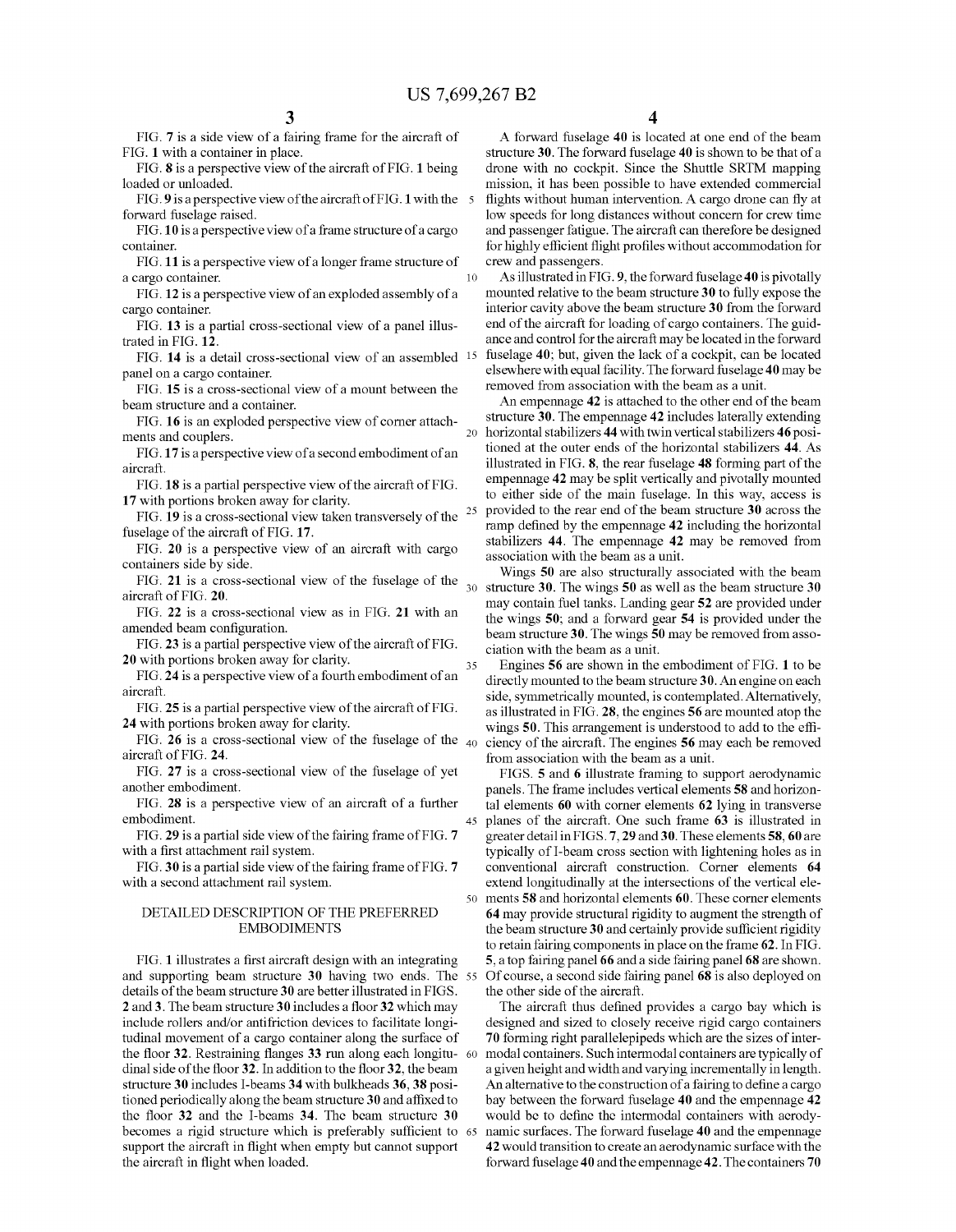5

10

20

25

30

35

40

65

Would be designed to be compatible With truck transportation Whether or not they have aerodynamic surfaces.

In the embodiments, the rigid cargo containers 70 provide strength to the beam structure 30. The beam structure 30 is designed to be as light as possible. As such, the beam structure 30 is capable of supporting takeoff loads, flight loads and landing loads of the aircraft When free of cargo. Additionally, the beam structure 30 must be sufficient to support compression loads upon landing even When fully loaded. However, the beam structure 30 is not required to fully sustain bending and torsional loads in flight, landing and takeoff when a rigid cargo container or multiple such containers are in place in the aircraft. The additional rigidity required is supplied by the rigid cargo containers 70. To this end, the containers 70 are  $_{15}$ constructed with sufficient structure and rigidity and are securely mounted to the beam structure 30 such that bending and torsional forces experienced by the beam structure 30 are imposed upon the securely mounted container or containers 70.

Mounts 72 are provided on the beam structure 30. These mounts may be bolted or otherwise retained on the floor 32. Further, incremental adjustments are preferably provided in order that the mounts 72 can attach to the container or con tainers 70 While accommodating variations in container length and placement. Such incremental adjustment may be provided by patterns of attachment holes in the floor 32 to alloW for lateral or longitudinal repositioning of the mounts 72 once the container or containers 72 are in place. A mount 72 is illustrated in FIG. 15 as a shoulder bolt 72 which extends betWeen the beam structure 30 and a container 70. Such a bolt 72 provides substantial shear resistance as Well as tension loading. The mounts 72 may be located or positionable along the full length of the floor  $32$  or at incremental positions reflecting standard container sizes. The mounts may face inwardly from the sides of the floor 32. Access ports through the fairings may be provided to alloW access to the mounts 72. Alternatively, mechanisms may be employed Which are auto matic or remotely actuated.

Attachments 74 are illustrated in FIG. 16 as formed boxes 76 through Which slots 78 extend. By employing the formed boxes 76, the slots 78 terminate to provide an inner face. The attachments 74 are located in the structure of the rigid con tainer or containers 70. As such, the attachments 74 cooperate  $_{45}$ with the formed boxes 74 with slots 76 through the walls thereof. The formed boxes 76 may include thick Walls on one outer side or bottom to receive the mounts 72.

To fix the attachments 74 to one another, couplers 84 are employed. Each coupler 84 includes two heads 86 extending  $\,$   $_{50}$ in opposite directions from a coupler body 88. The heads 86 are undercut betWeen the body 88 and each of the heads 86 to form opposed engaging surfaces on the inner sides of the heads 86. The heads 86 also fit within the slots 76 in one orientation. The heads  $86$  have a convex surface for easier  $55$ placement in the associated slots 76.

The couplers 84 may be formed such that the heads 86 are on a shaft rotatable Within the body 88. A collar 90 is sepa rated from each of the heads 86 by substantially the thickness of the walls of the formed boxes 76 with the collar 90 being of  $\,$  60  $\,$ sufficient diameter that the collar 90 cannot fit within the slots 78. The collar 90 also provides access once the heads 86 are positioned in the slots 78 for rotation of the heads 86 into a locked orientation with the slots  $78$ . The body  $88$  is of sufficient size and includes flat sides 92 such that it is prevented from rotating by the floor 32. Once the head 86 have been properly located, a set screW 94 can be placed to insure that

the heads 86 Will not rotate relative to the attachments 74. The same mechanisms are employed between attachments 74 on adjacent containers 70.

The mounts 72 may correspond to the attachments 74 and employ the same mechanisms as shoWn in FIG. 16. Identical slots  $78$  in the floor  $32$  or the restraining flanges  $33$  can cooperate With the slots 78 in the containers 70 and couplers 84 to restrain the containers 70 and integrate the structures thereof With the beam structure 30.

Each rigid cargo container 70 is constructed as shoWn in FIGS. 10 through 16. A first internal structure of a container is illustrated in FIG. 10. This structure includes four columns 96 and eight beams 98 fixed together by corner attachments 74 as illustrated in FIG. 10 to form a right parallelepiped. Panels 100 are then assembled With longerons 102 to form a top, a bottom and sides of the cargo container 70. A represen tative panel 100 is illustrated in FIG. 13. The panel 100 is formed of lightweight material. In this embodiment the panel 100 is defined by two thin sheets  $104$ ,  $106$  separated by honeycomb 108. Inner longerons 110 are also placed between the sheets 104, 106 and attached thereto. About the periphery of each of the panels 100, the sheets 104, 106 come together to form an attachment flange 112. Each of these panels 100 may be of composite material or a mixture of aluminum sheets 104, 106 and formed honeycomb 108.

FIG. 13 illustrates the sides, top and bottom of the com pleted cargo container 70 in association With the structure defined by the four columns 96 and eight beams 98. Two panels 100 are associated together With longerons 102 posi tioned therebetween. The attachment flanges 112 are fixed to the corner columns 96 and beams 98 Which include parallel flanges 114 for that purpose.

Where longer containers are contemplated, intermediary columns 96 and beams 98 may additionally be employed. In this way, all panels 100 may be of the same size through appropriate location of the columns 96 With the overall lengths of the containers being multiples of the container illustrated in FIG. 10. Multiple containers of varying length may be employed to create an overall payload for an aircraft of a given length. FIG. 4 illustrates such arrangements With a sixty-foot long cargo area and containers 70 broken into various multiples of ten-foot lengths.

FIG. 8 illustrates employment of the first embodiment through the placement of a cargo container 70. A truck 116 is shoWn aligned With the cargo area of the aircraft. In this case, the rear fuselage 48 is defined by doors which extend in an aerodynamic form and can also open to fully expose the interior of the fairing for insertion or removal of the rigid cargo container 70. This container 70 may be, as illustrated in FIG. 4, one single container or a preassembled group of containers 70. Winches and other mechanisms may be employed to assist in the repositioning of the container or containers 70 either in the aircraft or on the truck 116. Alter natively, the forward fuselage 40 may be pivoted out of the Way as illustrated in FIG. 9 and the container 70 loaded from or unloaded to the truck 116 from the front of the aircraft. The landing gear 52 and/or forward gear 54 may be additionally extendable or retractable or the mounts thereof my be able to move up and doWn to accommodate the level of the bed of a truck 116.

The general principles described herein With regard to the first embodiment also apply to the several other embodiments Which are presented. A second embodiment is illustrated in FIGS. 17 through 19. In this embodiment, the beam structure 30 is arranged at the top of the aircraft With the rigid cargo container or containers 70 suspended thereunder through attachments to the underside of the beam structure 30. In this